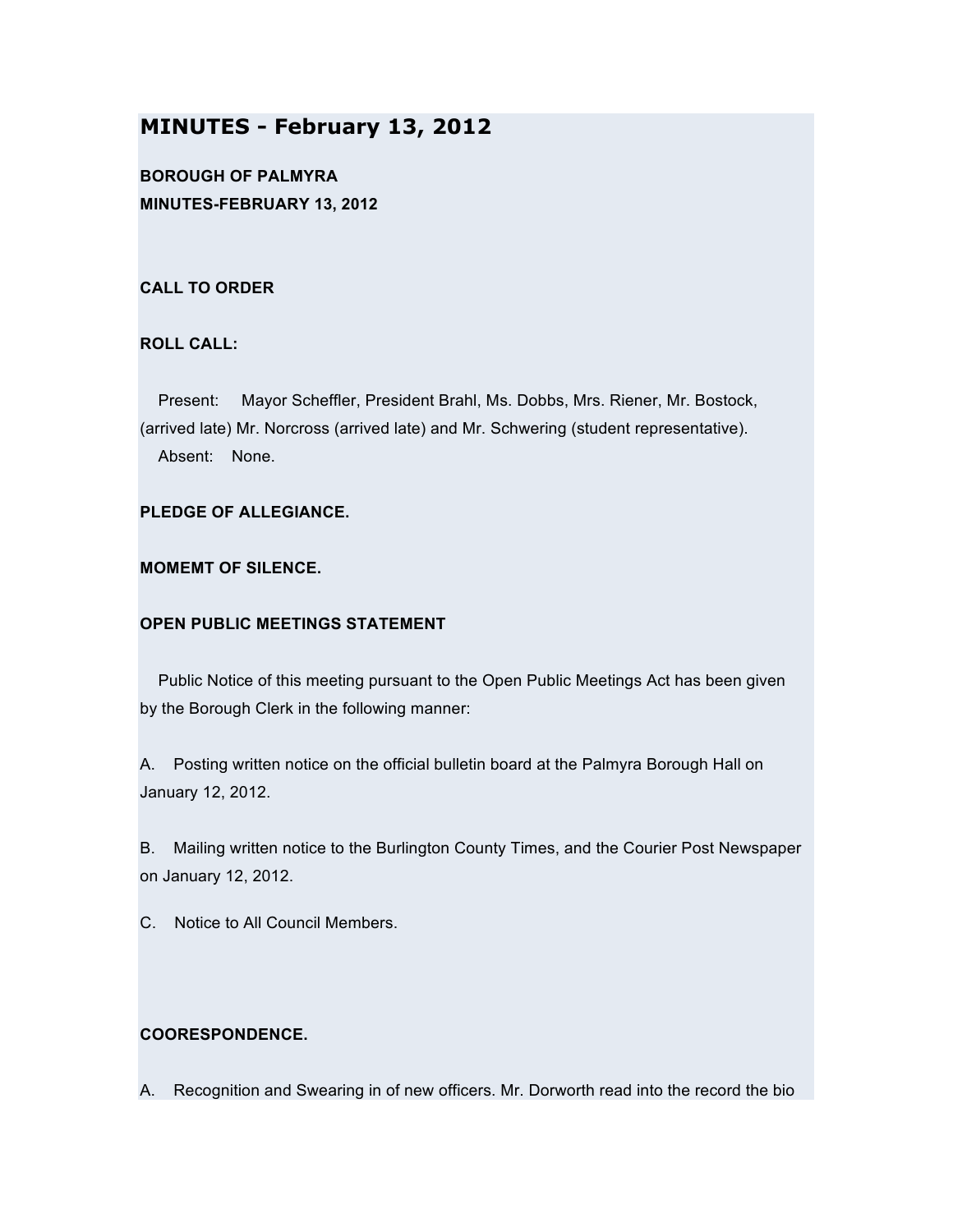of the officers, which is attached and made part of the minutes. Mayor Scheffler informed council that the Class II officers would be sworn in and the Patrol Officers would be appointed this evening. Chief Pearlman explained that he had over thirty applications and interviewed fifteen of the applicants with the public safety committee. The officers will start their FTO program on February 24th. Mr. Dorworth discussed that it has been a long time since the Borough has been able to hire four officers at one time. Resolution 2012-51- Resolution Appointing Dominick Fabrizio and Jennifer Fratto to the Borough of Palmyra Police Department. Mr. Dorworth made a motion to approve the resolution, Ms. Dobbs second the motion. All members present voted in favor of the motion. The appointment will be effective February 24, 2012.

Resolution 2012-52, Resolution Appointing Kevin Branagan and Stephen Coveleski As Class II Officers For The Borough Of Palmyra. Mr. Dorworth made a motion to approve the resolution, Ms. Dobbs second the motion. All members present voted in favor of the motion. Mr. Rosenberg swore in the Class II officers.

B. War Memorial-Mayor Scheffler discussed the article that was in the Burlington County Times concerning the war memorial committee. Mayor Scheffler, Mr. Gural and Mrs. Riener had met with the war memorial committee to review some ownership issues and to stress that council is behind the war memorial committee completely. The committee has done an excellent job with the day to day operation of the war memorial. The Borough will retain ownership and contract maintenance to the war memorial committee, as well as increase the funding to the committee to help cover the insurance costs.

C. Resolution 2012-47, Resolution Authorizing The Hiring Of Nicole Chicone-Shively As Finance/Payroll Clerk. Mr. Gural informed council that the appointment will take effect February 21, 2012 not to exceed 28 hours a week at the rate of \$19.00 per hour. President Brahl made a motion to approve the resolution, Mr. Norcross second the motion. All members present voted in favor of the motion.

D. Recognition of Reverend Guy Campbell-Mayor Scheffler explained that the Reverend has served as Pastor to the Evergreen Baptist Church in Palmyra for forty-three years and that the church is holding events to celebrate. Mayor Scheffler read the proclamation for Reverent Guy Campbell Jr.

E. READ ACROSS AMERICA-March 2, 2012. Mayor Scheffler read the proclamation for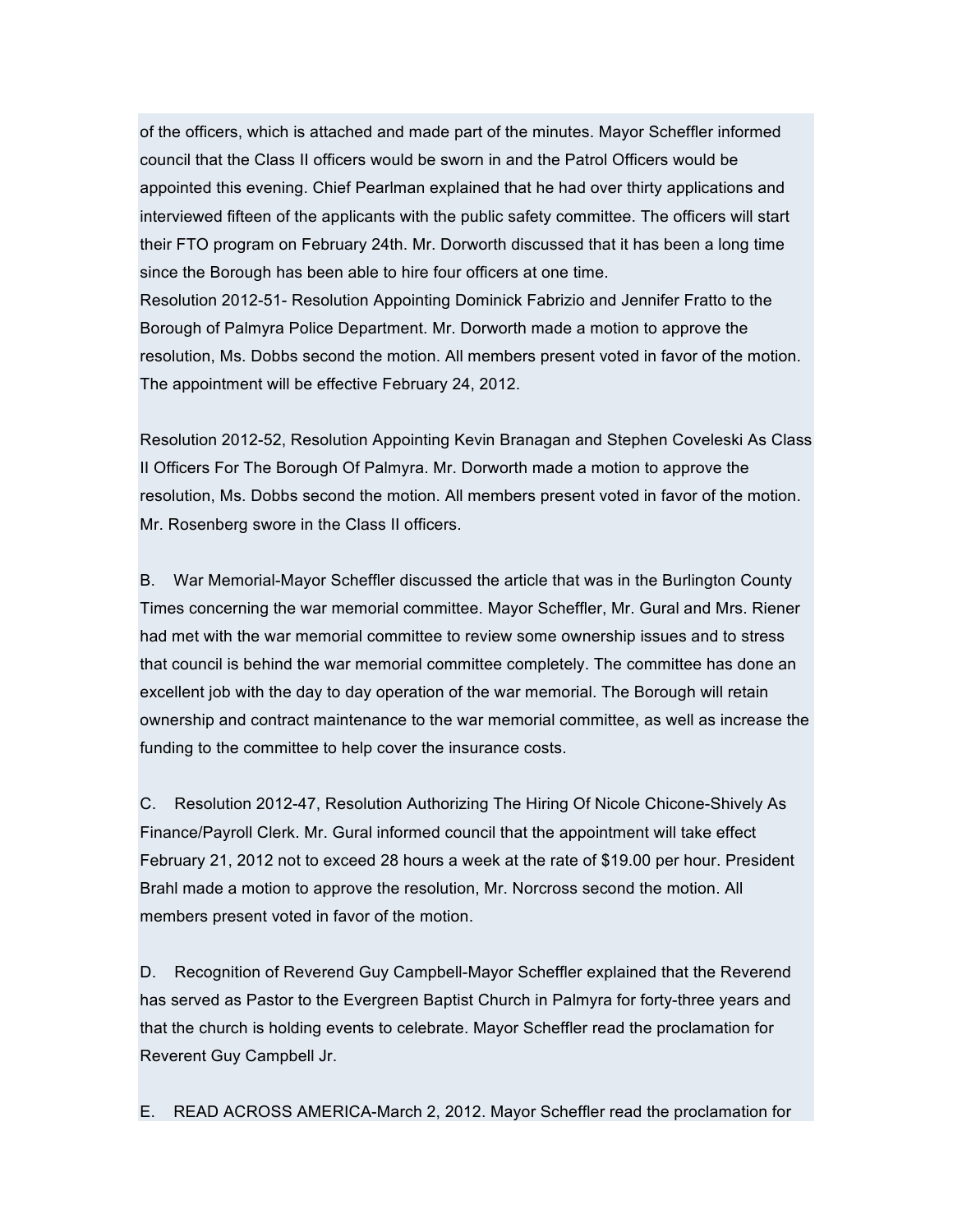Read Across America into the record, expressing the need to read to a child.

### **ORDINANCES ON SECOND READING.(public hearing).**

A. Ordinance 2012-1, An Ordinance Amending Ordinance 2011-18 Finally Adopted July 11, 211 Providing For Various Capital Improvements And Related Expenses In And For The Borough Appropriating \$566,500 Therefor And Authorizing The Issuance Of \$538,175 In General Improvements Bonds Or Notes Of The Borough To Finance The Same. President Brahl made a motion to open the ordinance for a public hearing, Mr. Dorworth second the motion. All members present voted in favor of the motion. No one wishing to be heard, President Brahl made a motion to close the public hearing, Mr. Dorworth second the motion. All members present voted in favor of the motion. President Brahl made a motion to adopt the ordinance on second and final reading, Mr. Dorworth second the motion. At the call of the roll, the vote was:

AYES: President Brahl, Mrs. Dobbs, Mrs. Riener, Mr. Dorworth, Mr. Bostock, Mr. Norcross.

NAYES: None. The ordinance was adopted on second reading and will take effect after publication according to law.

#### **ORDINANCES ON FIRST READING.**

A. Ordinance 2012-4, An Ordinance Adopting The Robert's Rules Of

Order As The Procedural Rules To Govern The Conducting Of Meetings Of The Governing Body And All Commissions, Committees and Boards Appointed By The Governing Body. Mrs. Dobbs made a motion to adopt the ordinance on first reading, Mr. Norcross second the motion. At the call of the roll, the vote was:

AYES: President Brahl, Mrs. Dobbs, Mrs. Riener, Mr. Dorworth, Mr. Bostock, Mr. Norcross.

NAYES: None. The ordinance was adopted on first reading and will be heard on second reading after a public hearing on March 12, 2012 and publication according to law.

B. Ordinance 2012-5, An Ordinance Amending Chapter 248 Taxicabs. Mr.

Norcross made a motion to adopt the ordinance on first reading, Mr. Dorworth second the motion. At the call of the roll, the vote was:

AYES: President Brahl, Mrs. Dobbs, Mrs. Riener, Mr. Dorworth, Mr. Bostock, Mr. Norcross.

NAYES: None. The ordinance was adopted on first reading and will be heard on second reading after a public hearing on March 12, 2012 and publication according to law.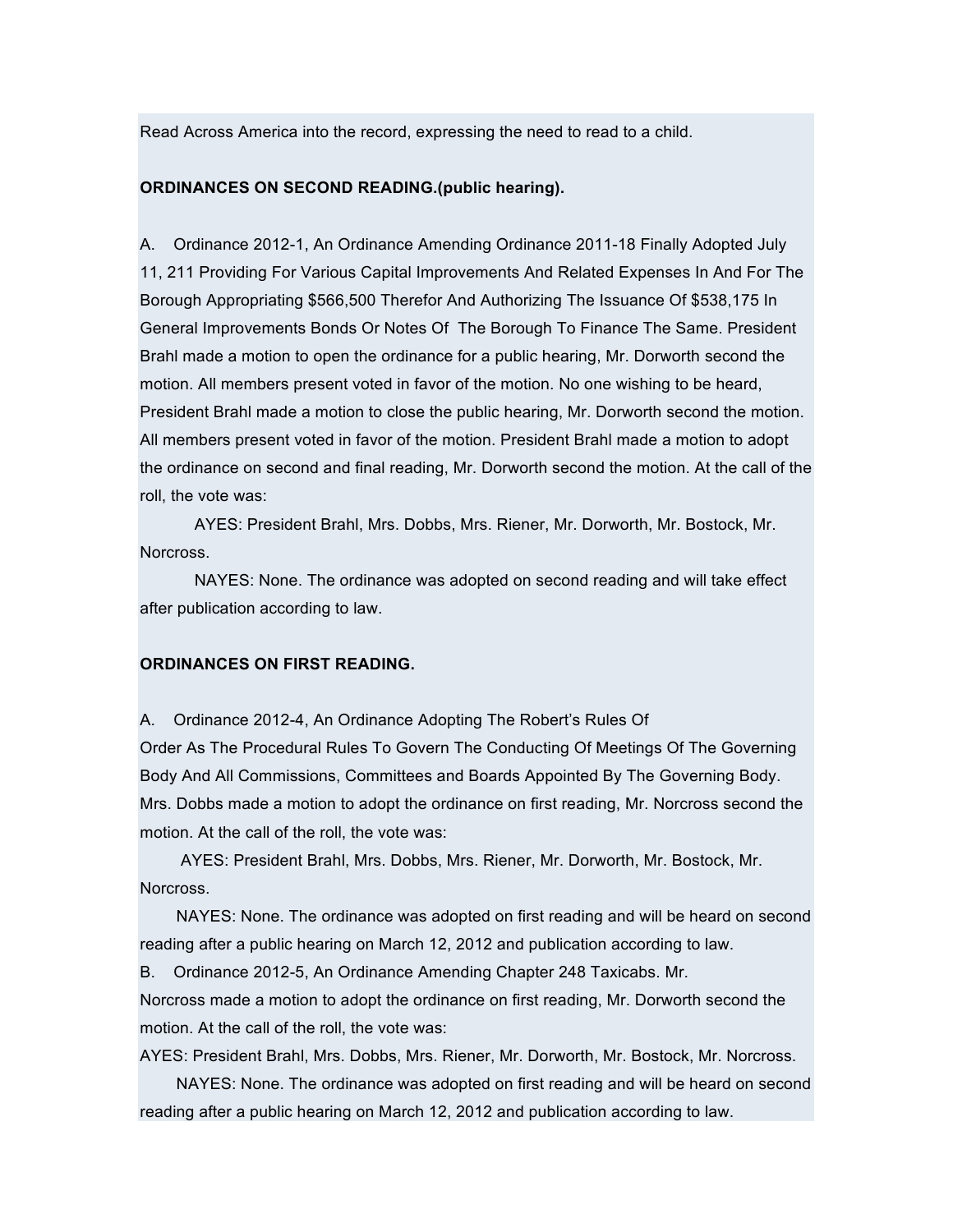C. Ordinance 2012-6, An Ordinance Amending The Land Development

Code Of The Borough Of Palmyra Regarding Signs. Mr. Rosenberg informed council that this ordinance was sent to council from the Land Use Board and that it is to develop a new mechanism to regulate signs in the Borough, there are no major changes made by council. Mrs. Riener requested that the section for Route 73 be included in the amend ordinance as discussed. Mr. Rosenberg will add the required language to the ordinance. Mrs. Riener made a motion to adopt the ordinance on first reading, Mrs. Dobbs second the motion. At the call of the roll, the vote was:

AYES: President Brahl, Mrs. Dobbs, Mrs. Riener, Mr. Dorworth, Mr. Bostock, Mr. Norcross. NAYES: None. The ordinance was adopted on first reading and will be heard on second reading after a public hearing on March 12, 2012 and publication according to law.

D. Ordinance 2012-7, An Ordinance To Exceed Municipal Budget Appropriation Limits And To Establish A CAP Bank (N.J.S.A. 40A:4-45.14). Mrs. Dobbs made a motion to adopt the ordinance on first reading, President Brahl second the motion. At the call of the roll, the vote was:

AYES: President Brahl, Mrs. Dobbs, Mrs. Riener, Mr. Dorworth, Mr. Bostock, Mr. Norcross.

NAYES: None. The ordinance was adopted on first reading and will be heard on second reading after a public hearing on March 12, 2012 and publication according to law.

RESOLUTIONS. Consent Agenda- Resolution 2012-36 to Resolution 2012-46 will be enacted as a single motion, if any resolution needs additional discussion it will be removed from the consent agenda and voted on separately. Mayor Scheffler read the resolutions by title. Mrs. Dobbs made a motion to approve resolution 2012-36 to 2012-46, Mr. Bostock second the motion. At the call of the roll, the vote was:

AYES: President Brahl, Mrs. Dobbs, Mrs. Riener, Mr. Dorworth, Mr. Bostock, Mr. Norcross.

NAYES: None.

a. Resolution 2012-36 , Resolution Authorizing The Mayor To Sign An Agreement Between The Borough of Palmyra and the YMCA Subject To Solicitors Review. b. Resolution 2012-37, Resolution Authorizing The Mayor To Sign An

Agreement Between The Borough of Palmyra And The Real Results Basketball.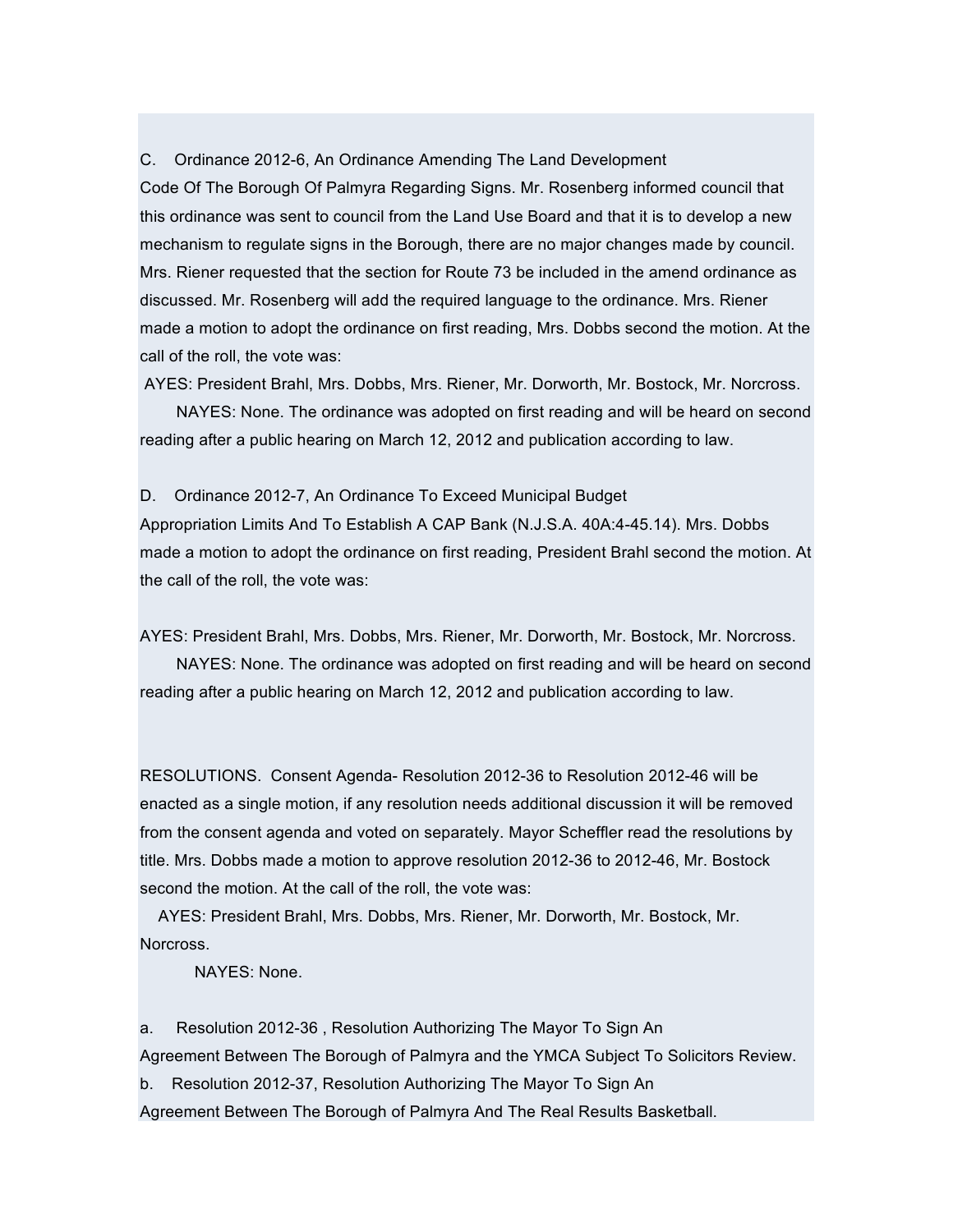c. Resolution 2012-38 , Resolution Authorizing Environmental Resolutions

Inc. To Prepare A Street Inventory Of All Borough Streets Within The Borough Of Palmyra Not To Exceed \$3,000.

d. Resolution 2012-39, Resolution Authorizing The Mayor To Sign The Agreement With Dunn Inc. As Unemployment Tax Cost Control Consultant.

e. Resolution 2012-40, Resolution Authorizing An Agreement With M & R Wildlife For Animal Control.

f. Resolution 2012-41 , Resolution Authorizing The Mayor To Sign An Agreement With The County of Burlington For Aerial Larval/Adult Mosquito Control.

g. Resolution 2012-42, Resolution Accepting And Adopting The Burlington County JIF Loss Control Program And Policy.

h. Resolution 2012-43, Resolution Approving The Final Plan/Specs For The Skateboard Park At Legion Field.

i. Resolution 2012-44, Resolution Authorizing The Posting Of Signs

Requiring The Wearing Of Safety Equipment For The Skateboard Park At Legion Field.

j. Resolution 2012-45, Resolution Authorizing The Posting Of Signs That the Skateboard Park At Legion Field Is Unsupervised.

k. Resolution 2012-46, Resolution Appointing Contact Person For The EPL Helpline For Burlington County JIF.

l. Resolution 2012-48, Resolution Authorizing Transfer In 2011 Budget.

President Brahl made a motion to approve the resolution, Mrs. Riener second the motion. At the call of the roll, the vote was:

AYES: President Brahl, Mrs. Dobbs, Mrs. Riener, Mr. Dorworth, Mr. Bostock, Mr. Norcross. NAYES: None.

m. Resolution 2012-49, Resolution Authorizing Issuance Of Request For

Proposals For Revaluation Of All Real Property For Assessment Purposes In The Borough Of Palmyra, Values Are For October 2, 2012 For Use In The Year 2013. Mr. Rosenberg informed council that the specs need to be reviewed by him and that council can pass the resolution tonight with that stipulation. President Brahl made a motion to approve the resolution, Mr. Bostock second the motion. At the call of the roll, the vote was:

AYES: President Brahl, Mrs. Dobbs, Mrs. Riener, Mr. Dorworth, Mr. Bostock, Mr. Norcross. NAYES: None.

n. Resolution 2012-50, Resolution Authorizing The Payment Of Borough

Bills. Mrs. Dobbs made a motion to approve the resolution, Mr. Norcross second the motion. At the call of the roll, the vote was:

AYES: President Brahl, Mrs. Dobbs, Mrs. Riener, Mr. Dorworth, Mr. Bostock, Mr. Norcross.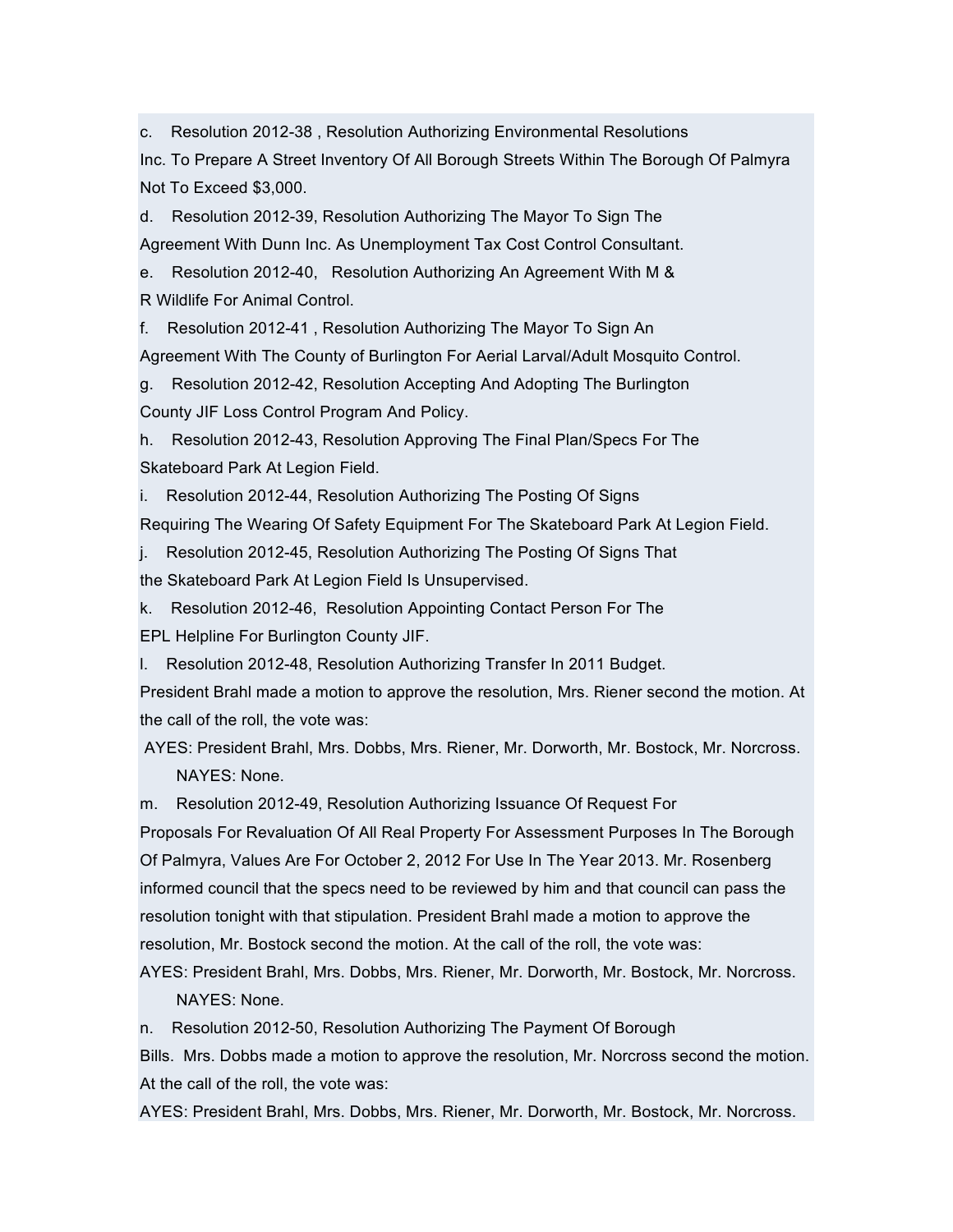NAYES: None.

o. Approval of Treasurer's Report. Mrs. Riener made a motion to approve the report, Mr. Bostock seconds the motion. At the call of the roll, the vote was: AYES: President Brahl, Mrs. Dobbs, Mrs. Riener, Mr. Dorworth, Mr. Bostock, Mr. Norcross. NAYES: None.

p. Approval of Raffle License- Palmyra PTA. President Brahl made a motion to approve the license, Mr. Bostock second the motion. All members present voted in favor of the motion.

### DISCUSSION ITEMS.

A. HVAC for Borough Hall. Mr. Gural discussed that a prelimary report was discussed last week and that he has had discussions with Mr. Kirchner of ERI. Mr. Gural discussed the problems began when the new addition to borough hall was built around 1995 and there was no upgrade to the HVAC system at that time. There are capital improvement funds available that have already been authorized. Mr. Kirchner explained that there was some good news about the system. The subcontractor after doing a valuation of the system, can make the repairs for less than the original million sought. The current system as design is the right system for the building. The issues go back to construction when things were not placed in the correct location. The units in the courtroom should be in a remote location and they are also are at the end of their shelf life. Mr. Kirchner recommend to council to replace the outdated equipment as it is moved into the correct location and if council is ready to proceed the project should be about a half a million. Mr. Kirchner also discussed with council that there could be additional demand on the electrical system. Mr. Rosenberg would like to review the proposal for the plans and specs. Mr. Kirchner requested to prepare the bid quotes. Mr. Gural explained that the report by Wick, Fisher White will serve as the consultant to ERI and that it will be a competitive bid. Mr. Kirchner explained that the plans will be very specific and technical so that the same problems will not happen again. Mr. Bostock inquired about the timeframe for the project? Mr. Kirchner replied that they would start work on the heater this summer for the next cold season. Resolution 2012-53, Resolution Authorizing Environmental Resolutions Inc. to prepare bid plans and specs for the HVAC system subject to review from the solicitor and certification of funds. President Brahl made a motion to approve the resolution, Mr. Norcross second the motion. At the call of the roll, the vote was:

AYES: President Brahl, Mrs. Dobbs, Mrs. Riener, Mr. Dorworth, Mr. Bostock, Mr.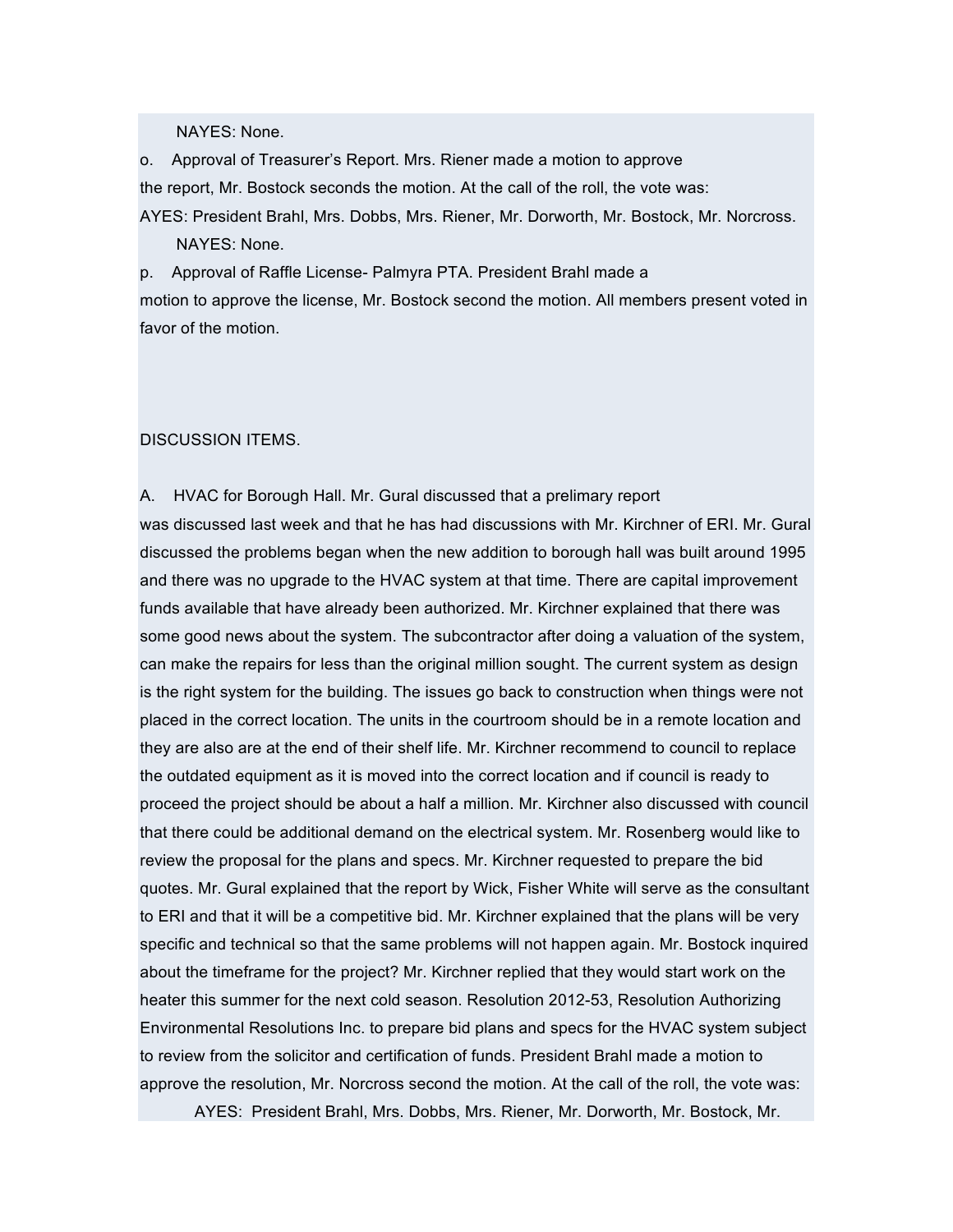Norcross.

NAYES: None.

B. MACC program-held till executive session for contracts.

C. Legion Field-Mr. Rosenberg informed council that he has spoken with some of the professionals to offer a \$1,000. reward for information and conviction for the damage to Legion Field. Mr. Norcross informed council that he has received a quote for the steel panels to go over the windows that can be locked from the inside. They will cost about \$700. each. Resolution 2012-54, Resolution Approving The Reward For Information and Conviction Pertaining To Legion Field. President Brahl made a motion to approve the resolution, Mrs. Dobbs second the motion. All members present voted in favor. Resolution 2012-55, Resolution Authorizing The Purchase Of Security Panels For The Concession Stand From Mozer. President Brahl made a motion to approve the resolution, Mr. Dorworth second the motion. At the call of the roll, the vote was:

AYES: President Brahl, Mrs. Dobbs, Mr. Dorworth, Mr. Bostock, Mr. Norcross. NAYES: None.

ABSTAIN: Mrs. Riener.

Public Comment. President Brahl made a motion to open the public portion, Mrs. Dobbs second the motion. All members present voted in favor of the motion.

Mr. Flannery –Palmyra Condo Association inquired about a rumor that was discussed at the last homeowners association meeting about the council using eminent domain on the Harbour property. Mayor Scheffler explained that Community Grants, Planning and Housing was discussing at the last meeting with council about existing grants for around the river area. Mayor Scheffler explained that council would not and could not make any decisions about eminent domain without input from the residents. The Mayor will attend the next homeowner's association meeting for any questions on the issue.

Mr. Fratto-Broad Street-announced the grand opening of three businesses and that there will be more in the spring. The grand openings will be on Feb. 24th and 25th. There will be a ribbon cutting at noon for MUSE and Sherry's furniture. Mrs. Riener inquired if the BID is soliciting businesses or if they are coming to town on their own. Mr. Fratto explained that the BID has moved up the recruitment of businesses, but these two businesses were not recruited. Sherry's furniture opened in Palmyra because they had a BID. Mr. Fratto explained that there will be seminars for other businesses to teach them about housekeeping, opening a business and attracting customers.

No one else from the public wishing to be heard, President Brahl made a motion to close the public portion, Mr. Bostock second the motion. All members present voted in favor of the